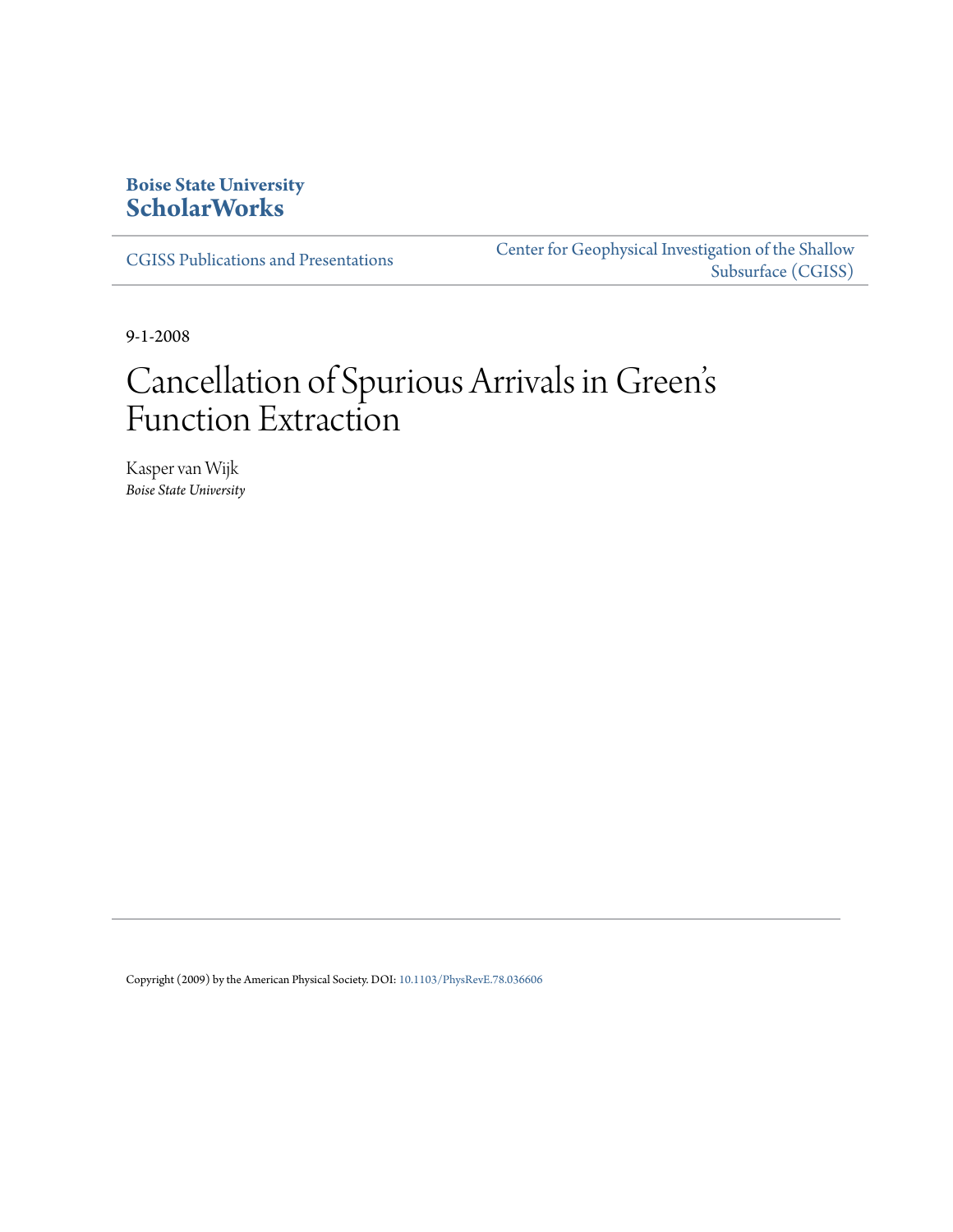## **Cancellation of spurious arrivals in Green's function extraction and the generalized optical theorem**

Roel Snieder,<sup>1,\*</sup> Kasper van Wijk,<sup>2</sup> Matt Haney,<sup>3</sup> and Rodney Calvert<sup>4,†</sup>

1 *Center for Wave Phenomena and Department of Geophysics, Colorado School of Mines, Golden, Colorado, 80401, USA*

2 *Physical Acoustics Laboratory and Department of Geosciences, Boise State University, Boise, Idaho 83725, USA*

3 *USGS Alaska Volcano Observatory, Anchorage, Alaska 99508, USA*

4 *Shell International E&P, Houston, Texas 77001, USA*

(Received 21 January 2008; published 18 September 2008)

The extraction of the Green's function by cross correlation of waves recorded at two receivers nowadays finds much application. We show that for an arbitrary small scatterer, the cross terms of scattered waves give an unphysical wave with an arrival time that is independent of the source position. This constitutes an apparent inconsistency because theory predicts that such spurious arrivals do not arise, after integration over a complete source aperture. This puzzling inconsistency can be resolved for an arbitrary scatterer by integrating the contribution of all sources in the stationary phase approximation to show that the stationary phase contributions to the source integral cancel the spurious arrival by virtue of the generalized optical theorem. This work constitutes an alternative derivation of this theorem. When the source aperture is incomplete, the spurious arrival is not canceled and could be misinterpreted to be part of the Green's function. We give an example of how spurious arrivals provide information about the medium complementary to that given by the direct and scattered waves; the spurious waves can thus potentially be used to better constrain the medium.

DOI:  $10.1103/PhysRevE.78.036606$  PACS number(s):  $43.20. +g, 03.65.Nk$ 

## **I. INTRODUCTION**

In recent years the extraction of the Green's function from field fluctuations has received considerable attention. This technique is described in recent tutorials  $[1,2]$  $[1,2]$  $[1,2]$  $[1,2]$ , and is in the seismic community known as *seismic interferometry*. The Green's function can be retrieved by cross correlating the fields recorded at two receivers. This approach can be used to extract the impulse response from field fluctuations from thermal noise exciting elastic waves  $\lceil 3 \rceil$  $\lceil 3 \rceil$  $\lceil 3 \rceil$ , from oceanic noise exciting surface waves  $[4,5]$  $[4,5]$  $[4,5]$  $[4,5]$ , from turbulent flow over an airfoil  $[6]$  $[6]$  $[6]$ , from chaotic earthquake signals  $[7,8]$  $[7,8]$  $[7,8]$  $[7,8]$ , from industrial noise propagating in the subsurface  $[9]$  $[9]$  $[9]$ , or from skeletal muscle noise  $[10]$  $[10]$  $[10]$ . Alternatively, one can use controlled sources. In this case the advantage of extracting the impulse response from cross correlation lies in the removal of the imprint of medium complexity between the sources and the receivers  $[11]$  $[11]$  $[11]$ , or in a more optimal illumination of the target  $[12,13]$  $[12,13]$  $[12,13]$  $[12,13]$ .

Even though the theory of Green's function extraction is well developed and numerous applications have been implemented, there are puzzling open questions; this work presents one of those questions. The Green's function *G* can be extracted by cross-correlating field fluctuations in two locations  $\mathbf{r}_A$  and  $\mathbf{r}_B$ . In the frequency domain expression (21) of Ref.  $\lceil 14 \rceil$  $\lceil 14 \rceil$  $\lceil 14 \rceil$  is

$$
\oint \frac{1}{\rho(\mathbf{r})} [G^*(\mathbf{r}_B, \mathbf{r}) \nabla G(\mathbf{r}_A, \mathbf{r}) - G(\mathbf{r}_A, \mathbf{r}) \nabla G^*(\mathbf{r}_B, \mathbf{r})] \cdot \hat{\mathbf{n}} dS
$$
\n
$$
= 2i \operatorname{Im}(G(\mathbf{r}_A, \mathbf{r}_B)), \tag{1}
$$

where  $\rho(\mathbf{r})$  is the density,  $\hat{\mathbf{n}}$  is the normal outward on the integration surface, and Im denotes the imaginary part. For sources far from the receivers  $(r \ge r_{(A,B)})$  the Green's function satisfies a radiation boundary condition, so that for a spherical surface with a normal vector in the radial direction  $\nabla G(\mathbf{r}_{A,B}, \mathbf{r}) = ikG(\mathbf{r}_{A,B}, \mathbf{r})\hat{\mathbf{n}}$ . Using this radiation boundary condition, and reciprocity  $[G(\mathbf{r}_1, \mathbf{r}_2) = G(\mathbf{r}_2, \mathbf{r}_1)]$  gives, for a constant wave number *k* and density on the surface,

<span id="page-1-0"></span>
$$
\oint G(\mathbf{r}_A, \mathbf{r}) G^*(\mathbf{r}_B, \mathbf{r}) dS = -\frac{\rho}{2ik} [G(\mathbf{r}_A, \mathbf{r}_B) - G^*(\mathbf{r}_B, \mathbf{r}_A)].
$$
\n(2)

Expression  $(2)$  is applicable for the case of acoustic waves treated here. By replacing  $\rho/k$  in the right hand side by  $k\hbar^2/m$ , the analysis is equally applicable to quantum mechanics  $[15]$  $[15]$  $[15]$ . The superposition of the Green's function and its complex conjugate in the right hand side, corresponds, in the time domain, to the superposition of the causal and acausal Green's function. This reflects the well-known fact that the cross correlation leads to the superposition of the causal Green's function and its acausal counterpart (e.g.,  $[16,17]$  $[16,17]$  $[16,17]$  $[16,17]$ ). Expression (2) forms the basis for the Green's function retrieval from the cross correlation of waves excited by uncorrelated sources on a closed surface surrounding the observation points  $[16]$  $[16]$  $[16]$ . A similar relation is valid for open systems where the surface integration needs to be replaced by an integration over all angles of incidence  $[18]$  $[18]$  $[18]$ . Expres $sion (2)$  contains a surface integral. The counterpart of this expression for general linear systems that are not invariant for time reversal contains a volume integral as well  $[15, 19, 20]$  $[15, 19, 20]$  $[15, 19, 20]$  $[15, 19, 20]$  $[15, 19, 20]$  $[15, 19, 20]$  $[15, 19, 20]$ .

According to Eq.  $(2)$ , the Green's function can be found by cross correlating the waves excited by sources on a closed surface. We present in Sec. II a puzzle that suggests that

<sup>\*</sup>rsnieder@mines.edu

<sup>†</sup> Deceased.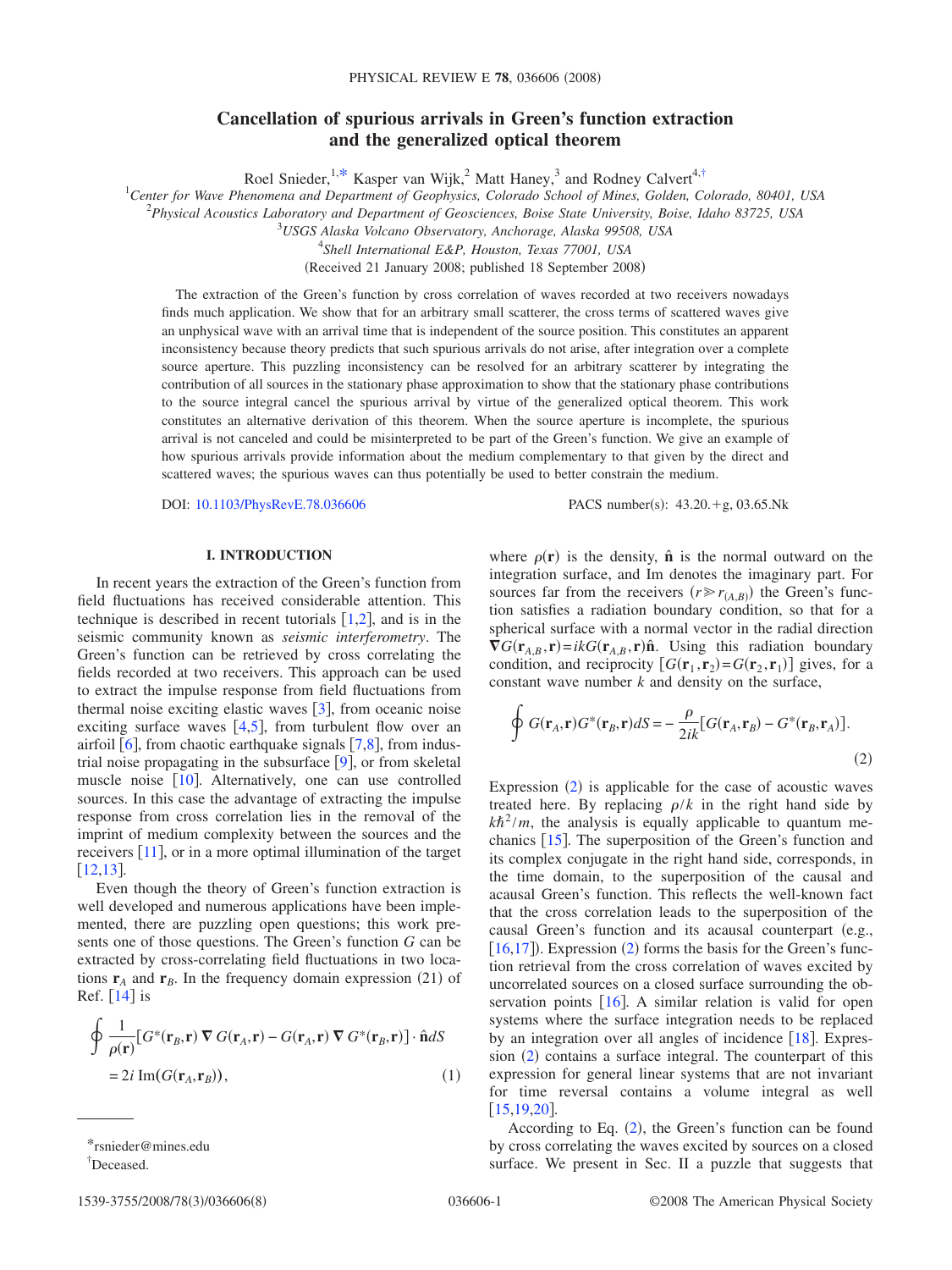

FIG. 1. The correlation of scattered waves traveling to points **r***<sup>A</sup>* and  $\mathbf{r}_B$  and the times  $t_A$  and  $t_B$  used in the discussion of the spurious arrivals.

unphysical arrivals arise from expression  $(2)$  $(2)$  $(2)$ . We solve this puzzle in Sec. III, and illustrate this with a numerical example in the subsequent section. This work is not only of academic interest, we discuss the implications for practical applications of the Green's function retrieval in the Conclusion. Details of the employed stationary phase approximations are shown in the Appendix.

#### **II. PUZZLING APPARENT INCONSISTENCY**

We consider the special case of an isolated scatterer as shown in Fig. 1 with scattering amplitude  $f_k(\hat{\bf{n}}, \hat{\bf{n}}')$  for incident waves with wave number  $k$  traveling in the  $\hat{\mathbf{n}}'$  direction that are scattered in the **n**ˆ direction. The subsequent analysis is in the frequency domain, and, because *k* is constant at a fixed frequency, we suppress the subscript *k* in the following.

To introduce the puzzle we consider, for the moment, scattering by an acoustic sphere with a radius much smaller than a wavelength, for such a scatterer the phase is independent of frequency and of scattering angle  $[21]$  $[21]$  $[21]$ . The scattered waves travel over a time  $t_A$  from the scatterer to the receiver at  $\mathbf{r}_A$  and in a time  $t_B$  from the scatterer to the receiver at  $\mathbf{r}_B$ . The Green's function contains a scattered wave that propagates from  $\mathbf{r}_A$  via the scatterer to  $\mathbf{r}_B$ . The arrival time of this scattered wave is given by the *sum*  $t_A + t_B$ . The cross correlation of these scattered waves gives, in the time domain, a wave arriving at the *difference* of these arrival times. Note that this time difference is the same for any source location **r**. The correlation of the scattered waves in expression  $(2)$  $(2)$  $(2)$ thus gives a wave arriving at a time  $t_A - t_B$  at which no physical wave arrives. We call such a wave a *spurious arrival*. Since this arrival has the same travel time for all source positions **r** it appears that there is no reason why this arrival vanishes by averaging over all source positions. In the following section we investigate this apparent inconsistency by a detailed evaluation of the integral in expression  $(2)$  $(2)$  $(2)$ .

The situation sketched here applies equally well to an arbitrary scatterer, but in that case the phase of the scattering amplitude may depend on frequency. In that case the correlation does not give a wave arriving at a constant time  $t_A$  $-t_B$ , but the cross correlation of the scattered waves still has

a phase that is determined by the phase difference of the scattered waves rather than by their sum. In the following we assume a general scatterer that may have a finite extent and does not need to be either isotropic or weak.

## **III. STATIONARY PHASE EVALUATION OF THE INTEGRAL**

In our analysis we follow the treatment of van der Hulst [[22](#page-8-15)] and assume sources far away  $(r \ge r_{A,B})$ , consistent with our assumption in Eq.  $(2)$  $(2)$  $(2)$ . This makes it possible to evaluate the surface integral with the stationary phase analysis. The stationary phase approximation is exact in the limit  $r \rightarrow \infty$ . The waves excited by a point source at **r** recorded at locations  $\mathbf{r}_{A,B}$  is given by

$$
G(\mathbf{r}_A, \mathbf{r}) = -\frac{\rho}{4\pi} \frac{e^{ik|\mathbf{r} - \mathbf{r}_A|}}{|\mathbf{r} - \mathbf{r}_A|} - \frac{\rho}{4\pi} \frac{e^{ikr}}{r} f(\hat{\mathbf{r}}_A, -\hat{\mathbf{r}}) \frac{e^{ikr_A}}{r_A},\qquad(3)
$$

$$
G(\mathbf{r}_B, \mathbf{r}) = -\frac{\rho}{4\pi} \frac{e^{ik|\mathbf{r} - \mathbf{r}_B|}}{|\mathbf{r} - \mathbf{r}_B|} - \frac{\rho}{4\pi} \frac{e^{ikr}}{r} f(\hat{\mathbf{r}}_B, -\hat{\mathbf{r}}) \frac{e^{ikr}_B}{r_B}.
$$
 (4)

The cross correlation of these fields corresponds, in the frequency domain, to

<span id="page-2-0"></span>
$$
\oint G(\mathbf{r}_A, \mathbf{r}) G^*(\mathbf{r}_B, \mathbf{r}) dS
$$
\n
$$
= \frac{\rho^2}{(4\pi)^2} \oint \frac{\exp[ik(|\mathbf{r} - \mathbf{r}_A| - |\mathbf{r} - \mathbf{r}_B|)]}{|\mathbf{r} - \mathbf{r}_A||\mathbf{r} - \mathbf{r}_B|} dS
$$
\n
$$
+ \frac{\rho^2}{(4\pi)^2} \oint \frac{\exp[ik(|\mathbf{r} - \mathbf{r}_A| - r - r_B)]}{|\mathbf{r} - \mathbf{r}_A|r_{B}|} f^*(\hat{\mathbf{r}}_B, -\hat{\mathbf{r}}) dS
$$
\n
$$
+ \frac{\rho^2}{(4\pi)^2} \oint \frac{\exp[-ik(|\mathbf{r} - \mathbf{r}_B| - r - r_A)]}{|\mathbf{r} - \mathbf{r}_B|r_{A}|} f(\hat{\mathbf{r}}_A, -\hat{\mathbf{r}}) dS
$$
\n
$$
+ \frac{\rho^2}{(4\pi)^2} \oint \frac{\exp[ik(r_A - r_B)]}{r^2 r_A r_B} f(\hat{\mathbf{r}}_A, -\hat{\mathbf{r}}) f^*(\hat{\mathbf{r}}_B, -\hat{\mathbf{r}}) dS
$$
\n
$$
+ \frac{\rho^2}{(4\pi)^2} \oint \frac{\exp[ik(r_A - r_B)]}{r^2 r_A r_B} f(\hat{\mathbf{r}}_A, -\hat{\mathbf{r}}) f^*(\hat{\mathbf{r}}_B, -\hat{\mathbf{r}}) dS
$$
\n(5)

The term *T*1 represents the cross terms of the direct waves at the two receivers, the terms *T*2 and *T*3 represent cross terms of the direct wave and a scattered wave, while the term *T*4 accounts for the cross term of the scattered waves. Note that the latter term contains a phase factor  $exp[ik(r_A - r_B)]$  for every integration point, hence it is this term that corresponds, in the time domain, to the spurious arrival discussed in Sec. II.

We carry out the surface integrals using a system of spherical coordinates as shown in Fig. [2.](#page-3-0) Without loss of generality we use a coordinate system with the scatterer cen-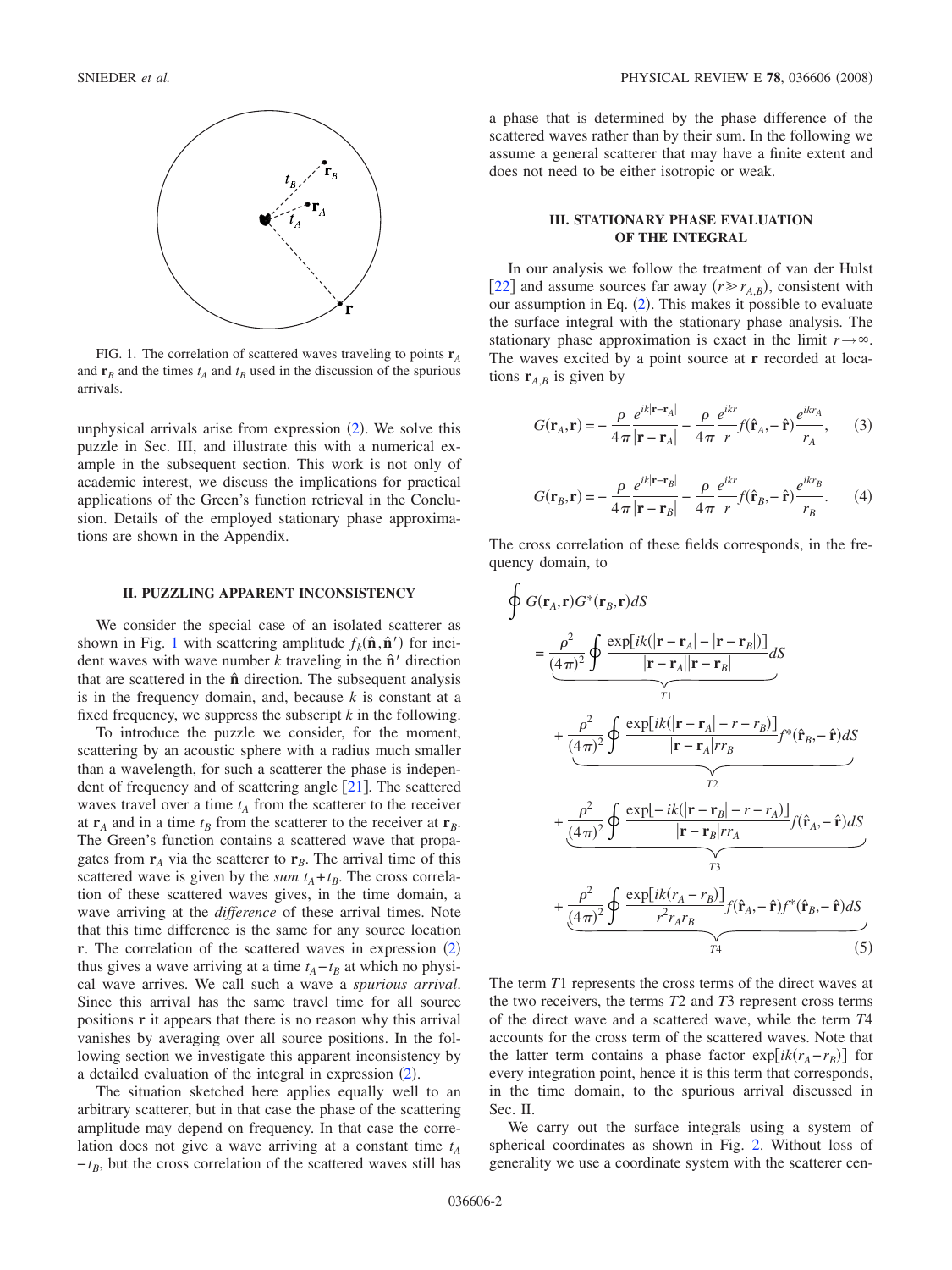<span id="page-3-0"></span>

FIG. 2. Definition of geometric variables.

tered on the origin and where the points  $\mathbf{r}_A$  and  $\mathbf{r}_B$  are located in the  $(x, z)$  plane with  $x_B > x_A$  and  $z_B > z_A$ . In this coordinate system,

<span id="page-3-4"></span>
$$
\mathbf{r}_A = r_A \begin{pmatrix} \sin \theta_A \\ 0 \\ \cos \theta_A \end{pmatrix}, \quad \mathbf{r}_B = r_B \begin{pmatrix} \sin \theta_B \\ 0 \\ \cos \theta_B \end{pmatrix}, \quad \mathbf{r} = \begin{pmatrix} \sin \theta \cos \varphi \\ \sin \theta \sin \varphi \\ \cos \theta \end{pmatrix}.
$$
 (6)

For sources located far away  $(r \gg r_{A,B})$ , this gives to first order in  $r_{A,B}/r$ ,

<span id="page-3-2"></span>

FIG. 3. Stationary points in the surface integral of different terms.

<span id="page-3-1"></span>
$$
|\mathbf{r} - \mathbf{r}_{A,B}| = r - r_{A,B}(\cos\varphi\sin\theta\sin\theta_{A,B} + \cos\theta\cos\theta_{A,B}).
$$
\n(7)

We use this approximation in the exponents of expression  $(5)$  $(5)$  $(5)$ while we replace  $|\mathbf{r} - \mathbf{r}_{A,B}|$  in the denominators by *r*. With these replacements the incoming waves effectively are plane waves, which make our analysis applicable for the treatment of the extraction of the Green's function from incoming plane waves  $[18]$  $[18]$  $[18]$  as well. The surface integral is related to an integration over solid angle by the relation  $dS = r^2 d\Omega$ . Making these simplifications, expression  $(5)$  $(5)$  $(5)$  reduces to

$$
\oint G(\mathbf{r}_A, \mathbf{r}) G^*(\mathbf{r}_B, \mathbf{r}) dS = \underbrace{\frac{\rho^2}{(4\pi)^2} \oint \exp(ikL_1) d\Omega}_{T_1} + \underbrace{\frac{\rho^2}{(4\pi)^2} \oint \frac{\exp(ikL_2)}{r_B} f^*(\hat{\mathbf{r}}_B, -\hat{\mathbf{r}}) d\Omega}_{T_2} + \underbrace{\frac{\rho^2}{(4\pi)^2} \underbrace{\exp[ik(r_A - r_B)]}_{r_A r_B} \oint f(\hat{\mathbf{r}}_A, -\hat{\mathbf{r}}) f^*(\hat{\mathbf{r}}_B, -\hat{\mathbf{r}}) d\Omega}_{T_4},
$$
\n(8)

<span id="page-3-5"></span>with

$$
L_1 = |\mathbf{r} - \mathbf{r}_A| - |\mathbf{r} - \mathbf{r}_B|,\tag{9}
$$

$$
L_2 = |\mathbf{r} - \mathbf{r}_A| - r - r_B,\tag{10}
$$

$$
L_3 = |\mathbf{r} - \mathbf{r}_B| - r - r_A. \tag{11}
$$

The integrals in terms *T*1–*T*3 have an oscillatory integrand that we analyze using the stationary phase approximation. The stationary points of the integrals *T*1–*T*3 are derived in the Appendix. The stationary points are located in the plane of the receivers, the  $(x, z)$  plane for the used coordinate system, and are sketched in Fig. 3.

The term *T*1 has two stationary phase points, indicated with the labels 1*A* and 1*B* on opposite ends of the line through  $\mathbf{r}_A$  and  $\mathbf{r}_B$ . Physically, the stationary phase point 1*A* 

gives a direct wave that propagates to  $\mathbf{r}_B$  and then continues along a straight path to **r***A*. As shown in the Appendix, the stationary phase contribution from this point to term *T*1 gives

$$
T_{1A} = -\frac{i\rho^2}{8\pi k} \frac{\exp(ik|\mathbf{r}_B - \mathbf{r}_A|)}{|\mathbf{r}_B - \mathbf{r}_A|} = \frac{i\rho}{2k} G_0(\mathbf{r}_A, \mathbf{r}_B),\qquad(12)
$$

<span id="page-3-3"></span>where  $G_0$  is the Green's function of the homogeneous medium in which the scatterer is embedded. The stationary phase point 1*B* gives after integration a direct wave that propagates in the opposite direction; it follows by interchanging the indices *A* and *B* and taking the complex conjugate of the contribution from point 1*A* as follows:

<span id="page-3-6"></span>
$$
T_{1B} = -\frac{i\rho}{2k} G_0^*(\mathbf{r}_B, \mathbf{r}_A). \tag{13}
$$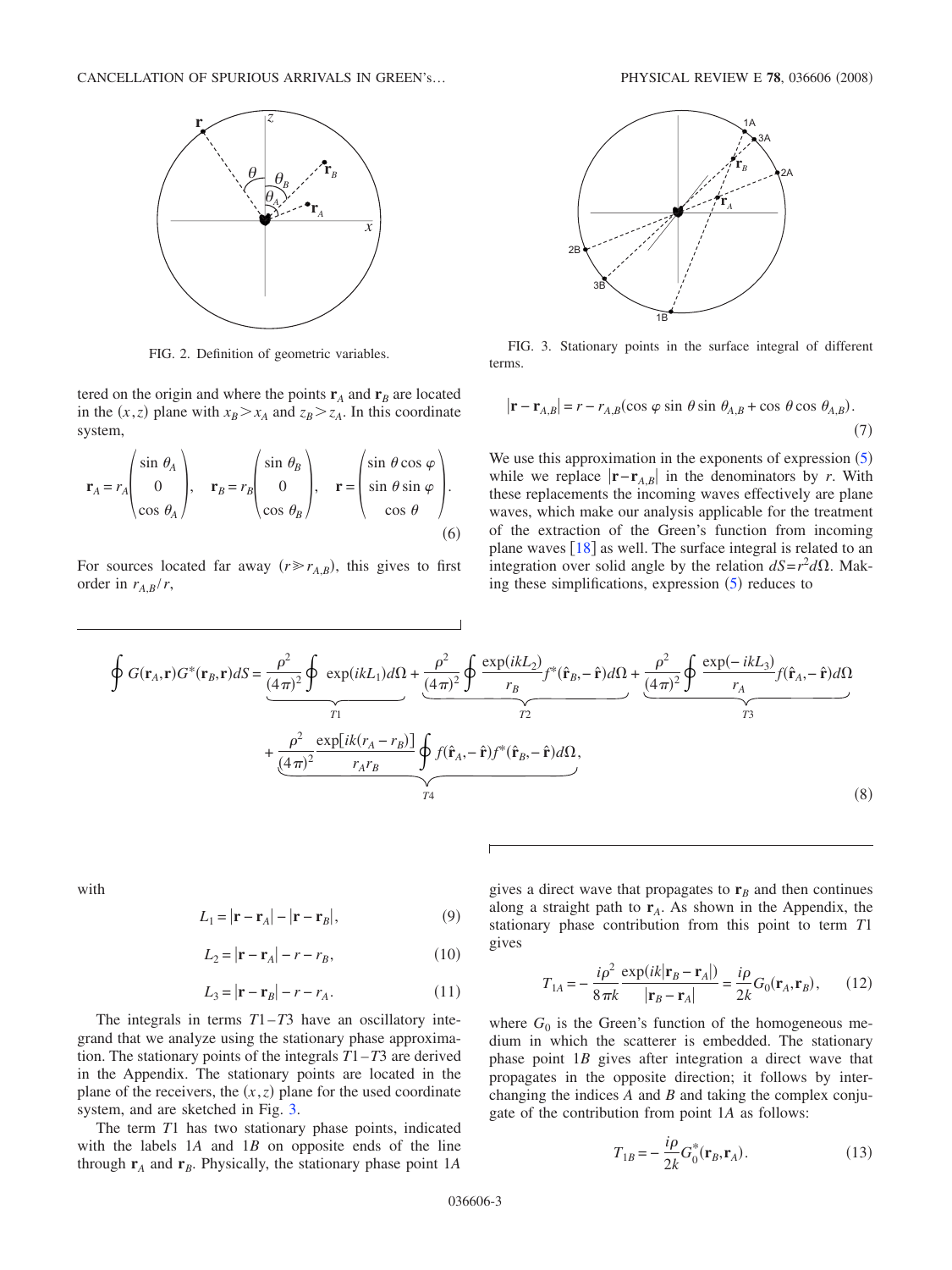The stationary point 2*A* from term *T*2 corresponds to the correlation of a direct wave that propagates to  $\mathbf{r}_A$  with the scattered wave that arrives at  $\mathbf{r}_B$ . As shown in the Appendix, the contribution of this stationary phase point gives

<span id="page-4-1"></span>
$$
T_{2A} = \frac{i\rho^2}{8\pi k} \frac{\exp[-ik(r_A + r_B)]}{r_A r_B} f^*(\hat{\mathbf{r}}_B, -\hat{\mathbf{r}}_A) = -\frac{i\rho}{2k} G_S^*(\mathbf{r}_B, \mathbf{r}_A).
$$
\n(14)

This term accounts for the complex conjugate of the scattered wave  $G_S$  that propagates between the points  $\mathbf{r}_B$  and  $\mathbf{r}_A$ .

The stationary phase point 2*B* of term *T*2 gives the correlation between the direct wave arriving from that point at location  $\mathbf{r}_A$  and a scattered wave that propagates from the stationary phase point 2*B* through the scatterer to  $\mathbf{r}_B$ . As shown in the Appendix, the contribution of this stationary phase point is given by

$$
T_{2B} = -\frac{i\rho^2}{8\pi k} \frac{\exp[ik(r_A - r_B)]}{r_A r_B} f^*(\hat{\mathbf{r}}_B, \hat{\mathbf{r}}_A). \tag{15}
$$

<span id="page-4-2"></span>This term is not a physical arrival because there is no wave that arrives with a phase given by the length difference  $r_A$  $-r_B$ . Note that the phase of this term is identical to the phase of the spurious arrival  $T4$  in Eq.  $(8)$  $(8)$  $(8)$ .

The contribution of term *T*3 is due to the stationary points 3*A* and 3*B* in Fig. [3](#page-3-2) that have the same physical interpretation as the stationary phase contribution of the points 2*A* and 2*B*, respectively, for term *T*2. Term *T*3 follows most simply by interchanging *A* and *B* in term *T*2 and by taking the complex conjugate. It thus follows from expressions  $(14)$  and  $(15)$  that

$$
T3 = \frac{i\rho}{2k}G_S(\mathbf{r}_A, \mathbf{r}_B) + \frac{i\rho^2}{8\pi k} \frac{\exp[ik(r_A - r_B)]}{r_A r_B} f(\hat{\mathbf{r}}_A, \hat{\mathbf{r}}_B).
$$
\n(16)

Taking all contributions into account by summing expressions  $(12)$  $(12)$  $(12)$ – $(16)$  with term *T*4 from Eq.  $(8)$  $(8)$  $(8)$ , and replacing the integration variable **r**ˆ by −**r**ˆ gives

<span id="page-4-0"></span>
$$
\oint G(\mathbf{r}_A, \mathbf{r}) G^*(\mathbf{r}_B, \mathbf{r}) dS
$$
\n
$$
= -\frac{\rho}{2ik} [G(\mathbf{r}_A, \mathbf{r}_B) - G^*(\mathbf{r}_B, \mathbf{r}_A)]
$$
\n
$$
+ \frac{\rho^2 \exp[ik(r_A - r_B)]}{4\pi kr_A r_B} \left[ -\frac{1}{2i} [f(\hat{\mathbf{r}}_A, \hat{\mathbf{r}}_B) - f^*(\hat{\mathbf{r}}_B, \hat{\mathbf{r}}_A)]
$$
\n
$$
+ \frac{k}{4\pi} \oint f(\hat{\mathbf{r}}_A, \hat{\mathbf{r}}) f^*(\hat{\mathbf{r}}_B, \hat{\mathbf{r}}) d\Omega \right],
$$
\n(17)

where  $G = G_0 + G_S$  is the sum of the direct and scattered waves.

The last term in expression  $(17)$  contains the spurious event discussed in Sec. II that does not correspond to a physical arrival. Perhaps surprisingly, there are two terms within the square brackets that arise from different stationary-phase arrivals from the different terms in the cross correlation. For this spurious arrival to cancel, and to make



FIG. 4. Geometry of the numerical example. The 720 sources are located on a circle with radius 500 m. The scatterer in the origin has dimensions  $10\times10$  m and is not shown to scale. All dimensions are in meters.

expression  $(17)$  equal to the general relation  $(2)$  $(2)$  $(2)$ , the terms within the square brackets must vanish, hence

$$
\frac{1}{2i}[f(\hat{\mathbf{r}}_A, \hat{\mathbf{r}}_B) - f^*(\hat{\mathbf{r}}_B, \hat{\mathbf{r}}_A)] = \frac{k}{4\pi} \oint f(\hat{\mathbf{r}}_A, \hat{\mathbf{r}}) f^*(\hat{\mathbf{r}}_B, \hat{\mathbf{r}}) d\Omega.
$$
\n(18)

This relation is known as the *generalized optical theorem* that was derived earlier in quantum mechanics  $\left[23-25\right]$  $\left[23-25\right]$  $\left[23-25\right]$  and in acoustics  $[26]$  $[26]$  $[26]$ . This theorem guarantees that the spurious arrivals in expression  $(17)$  cancel.

## **IV. NUMERICAL EXAMPLE**

We illustrate the cancellation of the spurious arrival with a numerical example based on the spectral-element method. This is a high-order variational numerical technique  $[27,28]$  $[27,28]$  $[27,28]$  $[27,28]$ that combines the flexibility of the finite-element method with the accuracy of global pseudospectral techniques. Widely used in seismology  $[29,30]$  $[29,30]$  $[29,30]$  $[29,30]$ , we use the spectralelement method to simulate wave propagation in an acoustic model that contains an isolated scatterer.

The numerical example is in two dimensions, but it shows the same behavior as the theory derived above for three dimensions. The background velocity and density of the  $1500 \times 1500$  m model are 1000 kg/m<sup>3</sup> and 1500 m/s, respectively, and a single square scatterer  $(10 \times 10 \text{ m})$  is located in the origin. This scatterer has a velocity of 3000 m/s and a density of  $2000 \text{ kg/m}^3$ . 720 sources are distributed evenly on a circle with a radius of 500 m from the center of the scatterer. The source wavelet is a Ricker wavelet with a central frequency of 50 Hz. In the spectral-element method, we use Lagrange polynomials of degree *N*=4 to interpolate the wave field in each quadrangular cell; the total number of spectral elements is 90 601. The time step used in the explicit integration scheme is  $\Delta t$ =0.1 ms and we propagate the signal for 0.53 s. The wave field is recorded at two receivers  **and**  $**r**<sub>B</sub> = (750, 950)$ **. The geometry of the ex**periment is drawn in Fig. 4, indicating that  $G(\mathbf{r}_A, \mathbf{r}_B)$  contains a direct arrival at  $t \approx 0.17$  s, and a scattered event at  $\approx 0.23$  s.

The top panel of Fig. [5](#page-5-0) contains the cross correlations of the waves recorded at  $\mathbf{r}_B$  with those recorded at  $\mathbf{r}_A$ , for each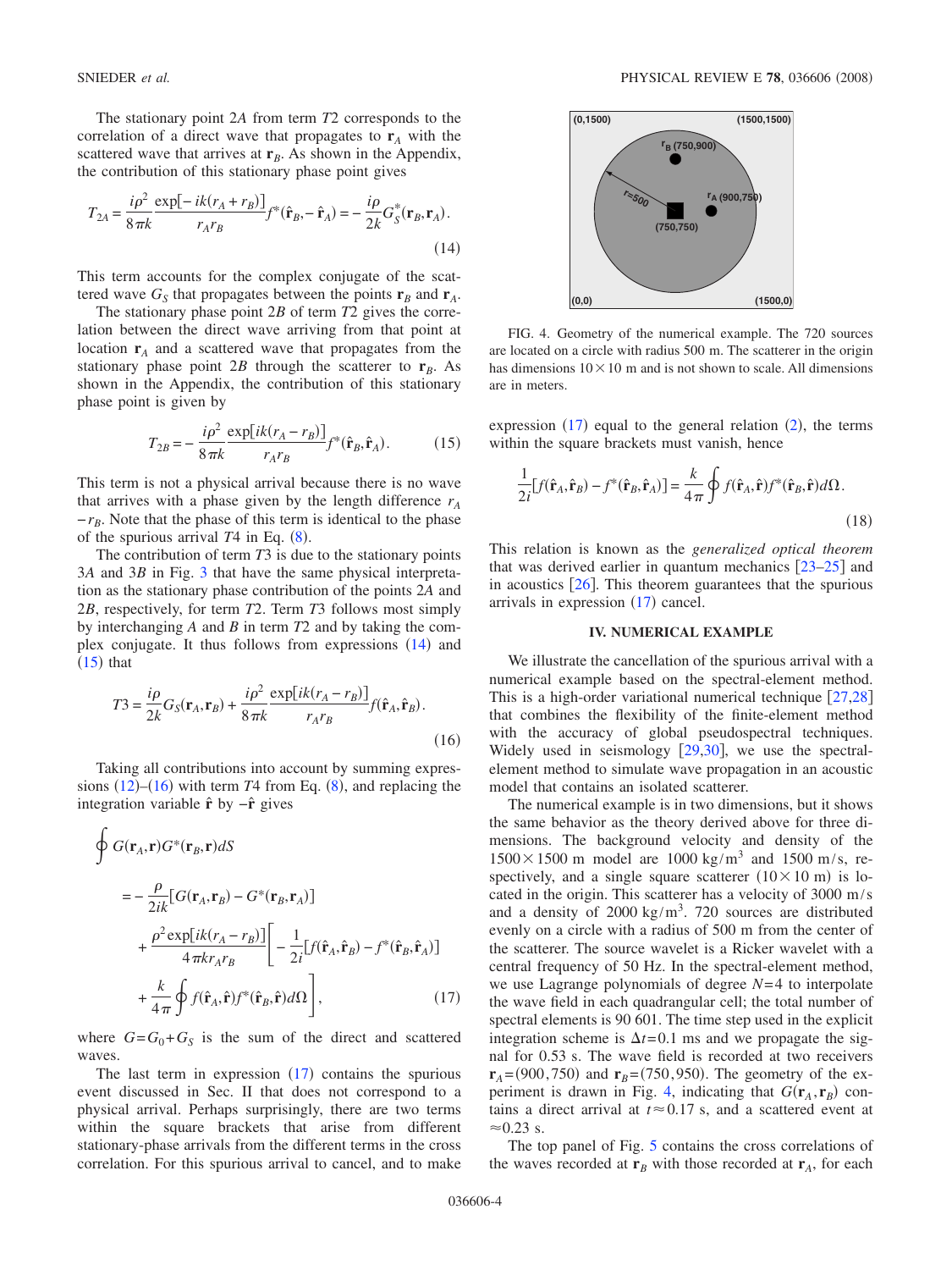<span id="page-5-0"></span>

FIG. 5. (Color) Top panel: cross correlation of the waves recorded at the receivers as a function of time (horizontal axis) and source number (vertical axis) where the sources are numbered counterclockwise from the east. The labels at the stationary points are the same as in Fig. [3.](#page-3-2) The color bar on the left side in the upper panel indicates the subsets of sources used in Fig. 6. Bottom panel: the cross correlations after summation over all sources.

source. The bottom panel displays the sum of the cross correlations over all sources, i.e., it is the vertical sum of the waves in the top panel. The sinusoidal features in the top panel are the causal and acausal direct and scattered events with stationary points around  $t \approx \pm 0.17$  s, and  $t \approx \pm 0.23$  s, respectively. For example, the stationary point 1*A* gives the causal direct wave arriving at  $t \approx 0.17$  s, while the stationary point 1*B* gives the acausal direct wave at  $t \approx -0.17$  s. Similarly, the stationary points 2*A* and 3*A* give the causal and acausal scattered waves arriving at  $t \approx \pm 0.23$  s. Of special interest is the arrival, marked with the label "4" at a travel time of about 0.03 s. Note that because of the finite size of the scatterer the arrival time of this wave is not quite constant, but it is the spurious arrival because it arrives before the direct wave. This spurious arrival is canceled by the contribution of the stationary points 2*B* and 3*B*. Indeed, there is no spurious arrival in the bottom panel at arrival time 0.03 s.

This numerical example confirms that the spurious arrival vanishes because of the destructive interference of the wave with nearly constant arrival time (marked with the label  $4$ ) with two stationary phase contributions 2*B* and 3*B*. Note that in this example we did not specify the scattering amplitude  $f_k(\hat{\mathbf{n}}, \hat{\mathbf{n}}')$ . Its properties are implicitly accounted for by the spectral element code.

In Fig.  $6$  we show the sum (in red) over the sources located along the lower half of the circle, and the sum (in blue) over the sources in the upper half circle. The sources along the lower half circle show the causal direct wave at *t*  $\approx$  0.17 s and the causal scattered wave at *t* $\approx$  0.23 s, but not their acausal counterparts. The reason is that the sources on the lower half circle only launch direct and scattered waves that propagate from receiver *A* to receiver *B*. The sources along the upper half circle launch waves in the reverse direction, and give the acausal direct and scattered waves shown in blue. The spurious arrival is marked with the label "*S*." Both subsets of sources give a nonzero spurious arrival. The contribution from the sources at the lower half mostly contribute to the nearly constant-time arrival marked with 4 in Fig. 5, while the sources from the lower half mostly con-



FIG. 6. (Color) The cross correlations of Fig. 5. Solid (red) trace: sum over all the sources along the lower half circle. Dashed (blue) trace: sum over the sources along the upper half circle. The spurious arrival is marked with the label "*S*," while truncation phases are marked with the label "*T*."

tribute to the stationary phase points 2*B* and 3*B* in Fig. 5. As shown in Fig. 6, each of these contributions is nonzero, but they do cancel when summed. The abrupt truncation of the sum over sources leads to additional truncation phases marked with "*T*," that individually are nonzero, but whose sum vanishes as well. Truncation phases result from the dominant end-point contributions of oscillatory integrals  $[31]$  $[31]$  $[31]$ , and are a known complication in modeling wave forms with the reflectivity method  $[32]$  $[32]$  $[32]$ . Truncation phases also occurred in field application of the extraction of the Green's function from ocean-bottom seismic data  $[33]$  $[33]$  $[33]$ . Note that the arrival time of the truncation phases depends on the employed sources, while the arrival time of the spurious arrival is fairly constant for every truncated source distribution. Also, the truncated phases can be suppressed by suitable tapering of the source strength, but this does not suppress the spurious arrival.

## **V. CONCLUSION**

This theoretical and numerical treatise of Green's function retrieval in the presence of scattering has three implications. First, the comparison of expressions  $(2)$  $(2)$  $(2)$  and  $(17)$  $(17)$  $(17)$  shows that the generalized optical theorem holds. This work thus constitutes an alternative derivation of the generalized optical theorem, although Heisenberg's original derivation  $[23]$  $[23]$  $[23]$ , which was based on the unitary of the scattering matrix, is much simpler.

The second implication of this work is that, as shown in Fig. 6, for a limited source aperture the spurious arrivals do not vanish. Elegant proofs show that for a spherical scatterer in an elastic medium the exact Green's function can be retrieved by cross correlation, provided that incident waves illuminate the scatterer with equal power from all directions [[34,](#page-8-26)[35](#page-8-27)]. It has been shown for a homogeneous medium  $[36]$  $[36]$  $[36]$ and for a layered medium  $[37]$  $[37]$  $[37]$  that spurious arrivals arise in the extracted Green's function when the source aperture is limited. In seismic applications and other imaging problems, such spurious arrivals could be misinterpreted as scatterers or reflectors that are in reality not present. One should be aware of these spurious arrivals whenever the source distribution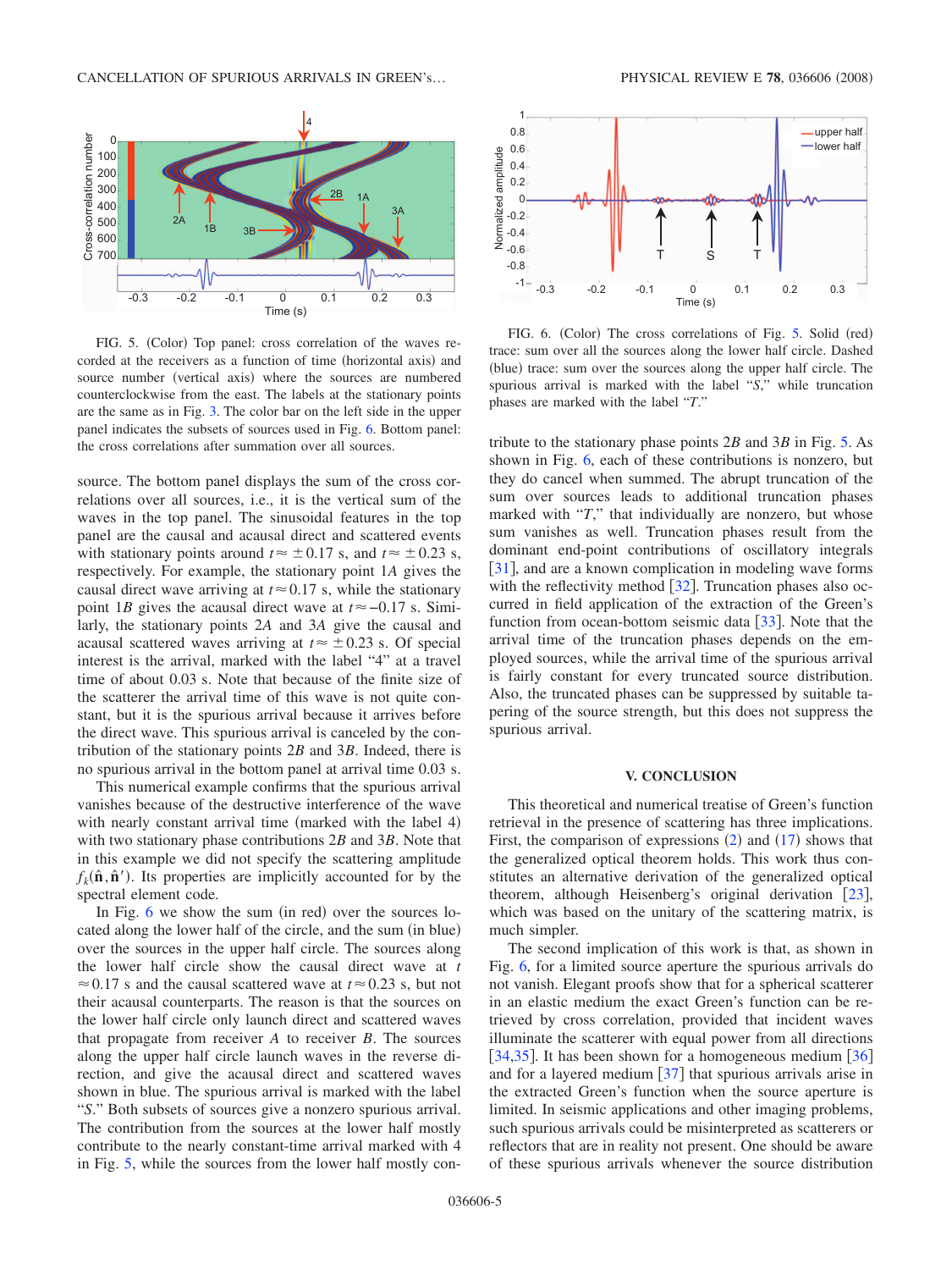used for the extraction of the Green's function does not fulfill theoretical requirements.

Third, it has been shown that both the correlation and deconvolution of waves recorded at different sensors leads to a new wave state that satisfies the same wave equation as the original system, albeit possible with different boundary and/or initial conditions  $\lceil 38 \rceil$  $\lceil 38 \rceil$  $\lceil 38 \rceil$ . As we show in this work, that wave state is for a limited illumination not necessarily the true Green's function, but the spurious arrivals that arise after cross correlation do carry information about the medium. Suppose, for example, that one wants to locate a scatterer in an application of target identification and location. Measuring the scattered waves, as in radar applications, constrains the distance  $r_A + r_B$  traveled by the scattered wave. This constrains the scatterer to be located on an ellipsoid. In the numerical example, the spurious arrival is clearly visible. Such an arrival can be used to constrain the difference  $r_A - r_B$ , which constrains the scatterer to be located on a hyperboloid as well. Combining this complementary information makes it possible to locate the scatterer with greater accuracy. Correlation techniques applied to fields excited by an uneven source distribution do not necessarily produce the exact Green's function, but the extracted field does satisfy the underlying wave equation, and the spurious waves can glean information about the medium that is complementary to the direct and scattered waves.

## **ACKNOWLEDGMENTS**

We are grateful for the critical and constructive remarks of the anonymous reviewers. We thank Dimitri Komatitsch and Jeroen Tromp for their spectral-element codes and for instructing us in their use. This work was partially supported by the National Science Foundation through Grant No. EAS-0609595 and by the US Geological Survey Mendenhall program.

## **APPENDIX: EVALUATION OF THE STATIONARY PHASE INTEGRALS**

This section features details of the various stationary phase integrations starting with term  $T1$  in Eq.  $(8)$  $(8)$  $(8)$ . Using the vectors in expression  $(6)$  $(6)$  $(6)$ , the length  $L_1$  of Eq.  $(9)$  $(9)$  $(9)$  is given by

$$
L_1 = \cos \varphi \sin \theta (r_B \sin \theta_B - r_A \sin \theta_A) + \cos \theta (r_B \cos \theta_B - r_A \sin \theta_A) = (x_B - x_A)\cos \varphi \sin \theta + (z_B - z_A)\cos \theta.
$$
\n(A1)

The integration is over the angles  $\theta$  and  $\varphi$  and the stationary points are determined by the conditions

$$
\frac{\partial L_1}{\partial \varphi} = -\left(x_B - x_A\right) \sin \varphi \sin \theta = 0,\tag{A2}
$$

$$
\frac{\partial L_1}{\partial \theta} = (x_B - x_A)\cos\varphi\cos\theta - (z_B - z_A)\sin\theta = 0. \quad (A3)
$$

These expressions determine the angles  $\theta_s$  and  $\varphi_s$  for which the phase of term *T*1 is stationary. The first condition gives

<span id="page-6-2"></span>

FIG. 7. Geometric variables for the stationary phase analysis of term  $T_{1A}$ .

 $\sin \varphi_s = 0$ , hence the stationary points are located in the  $(x, z)$ plane.

In the following we treat the stationary point  $\varphi_s = 0$ ; the contribution of the stationary point  $\varphi_s = \pi$  follows by complex conjugation. For  $\varphi_s = 0$ , expression  $(A3)$  gives

$$
\tan \theta_s = \frac{x_B - x_A}{z_B - z_A}.\tag{A4}
$$

This angle is depicted in Fig. 7 where it can be seen that the stationary phase point is aligned with the points  $\mathbf{r}_A$  and  $\mathbf{r}_B$ .

Differentiation of expression  $(A3)$ , and using the geometry of Fig. 7, gives for the second derivative at the stationary phase point

<span id="page-6-0"></span>
$$
\frac{\partial^2 L_1}{\partial \theta^2} = -(x_B - x_A)\sin \theta_s - (z_B - z_A)\cos \theta_s
$$

$$
= -(x_B - x_A)\frac{x_B - x_A}{|\mathbf{r}_B - \mathbf{r}_A|} - (z_B - z_A)\frac{z_B - z_A}{|\mathbf{r}_B - \mathbf{r}_A|}
$$

$$
= -|\mathbf{r}_B - \mathbf{r}_A|.
$$
(A5)

Differentiation of expression  $(A2)$  gives at the stationary point

$$
\frac{\partial^2 L_1}{\partial \varphi^2} = -\left(x_B - x_A\right) \sin \theta_s. \tag{A6}
$$

<span id="page-6-1"></span>For this stationary term, and all other terms, the mixed derivative vanishes at the stationary phase point as follows:

$$
\frac{\partial^2 L_1}{\partial \theta \partial \varphi} = 0.
$$
 (A7)

It follows from the geometry of Fig. 7 that at the stationary phase point.

$$
L_1 = |\mathbf{r} - \mathbf{r}_A| - |\mathbf{r} - \mathbf{r}_B| = |\mathbf{r}_A - \mathbf{r}_B|.
$$
 (A8)

The stationary phase approximation of the  $\theta$  and  $\varphi$  integration applied to the term  $T1$  of expression  $(8)$  $(8)$  $(8)$  gives  $\lceil 39,31 \rceil$  $\lceil 39,31 \rceil$  $\lceil 39,31 \rceil$  $\lceil 39,31 \rceil$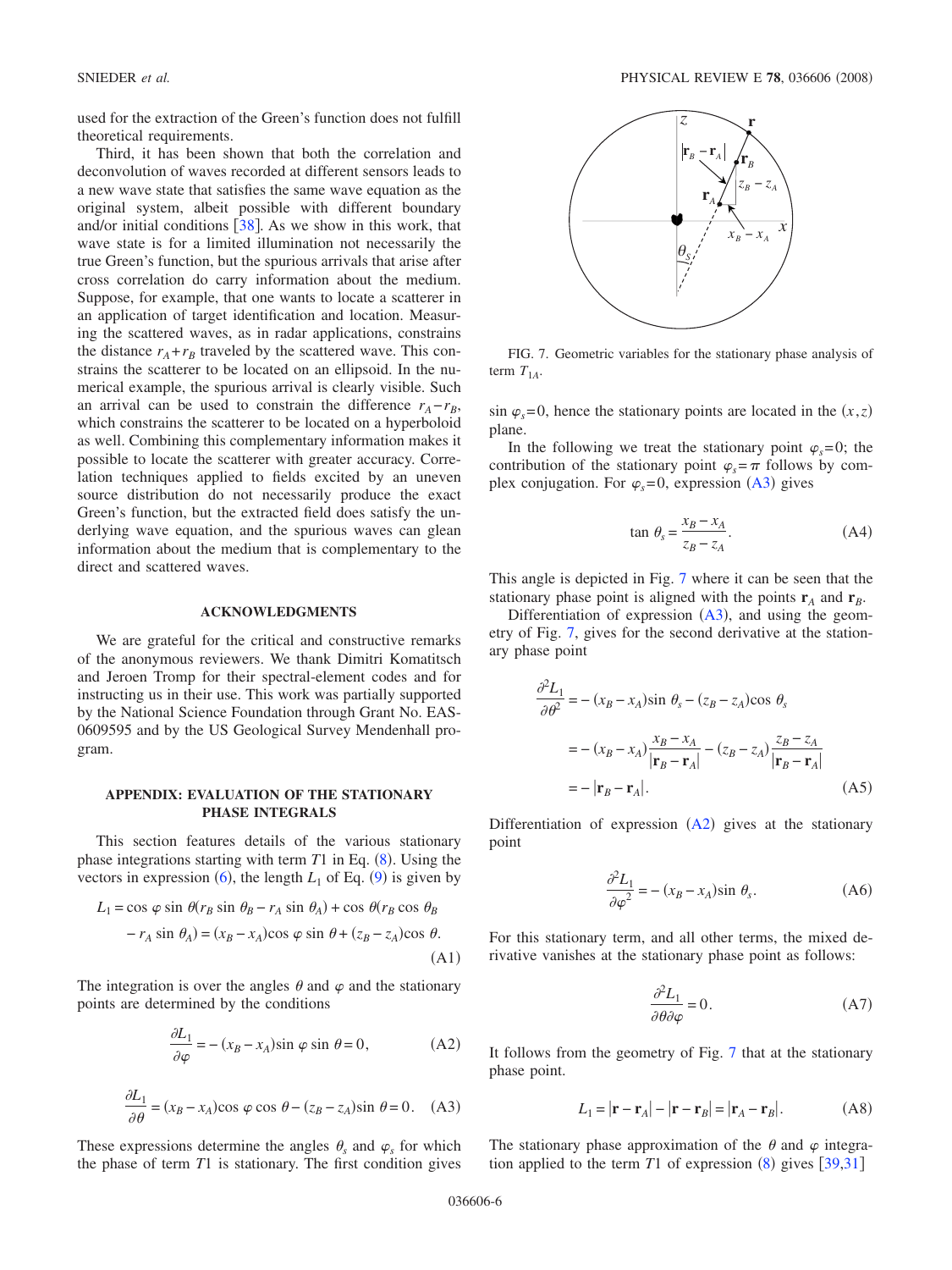

FIG. 8. Geometric variables for the stationary phase analysis of term  $T_{2A}$ .

$$
T_{1A} = \frac{\rho^2}{(4\pi)^2} \exp(ik|\mathbf{r}_A - \mathbf{r}_B|)
$$
  
 
$$
\times (e^{-i\pi/4})^2 \sqrt{\frac{2\pi}{k|\partial^2 L_1/\partial \theta^2}} \sqrt{\frac{2\pi}{k|\partial^2 L_1/\partial \varphi^2}} \sin \theta_s.
$$
 (A9)

The factors  $\exp(-i\pi/4)$  arise because the second derivatives both are negative. The sin  $\theta_s$  term comes from the Jacobian in the angular integration. With expressions  $(A5)$  $(A5)$  $(A5)$  and  $(A6)$  $(A6)$  $(A6)$ term  $T_{1A}$  reduces to

$$
T_{1A} = -\frac{i\rho^2}{8\pi k} \frac{\exp(ik|\mathbf{r}_A - \mathbf{r}_B|)}{\sqrt{|\mathbf{r}_A - \mathbf{r}_B|}} \frac{\sin \theta_s}{\sqrt{\sin \theta_s |x_A - x_B|}}.
$$
 (A10)

As shown in Fig. [7,](#page-6-2) sin  $\theta_s = (x_B - x_A)/|\mathbf{r}_A - \mathbf{r}_B|$ . Inserting this in expression  $(A10)$  gives Eq.  $(12)$  $(12)$  $(12)$ . Term  $T_{1B}$  in Eq.  $(13)$  $(13)$  $(13)$ follows by complex conjugation.

Next we treat the contribution of point 2*A* to term *T*2 of expression  $(8)$  $(8)$  $(8)$ . Using expression  $(6)$  $(6)$  $(6)$ , the length  $L_2$  is given by

$$
L_2 = -r_A \cos \varphi \sin \theta \sin \theta_A - r_A \cos \theta \sin \theta_A - r_B
$$
  
=  $-x_A \cos \varphi \sin \theta - z_A \cos \theta - r_B.$  (A11)

The stationary phase condition for the angle  $\varphi$  gives  $\partial L_2 / \partial \varphi = x_A \sin \varphi \sin \theta = 0$ , which implies that the stationary point lies in the  $(x, z)$  plane: sin  $\varphi_s = 0$ . We first analyze the point  $\varphi_s$ =0. For this point, the stationary phase condition for the variable  $\theta$  is  $\partial L_2 / \partial \theta = -x_A \cos \theta + z_A \sin \theta = 0$ . This gives the stationary point



FIG. 9. Geometric variables for the stationary phase analysis of term  $T_{2B}$ .

$$
\tan \theta_s = \frac{x_A}{z_A}.\tag{A12}
$$

This stationary phase point is sketched in Fig. 8. An analysis similar as for term  $T1$  shows that at this stationary point  $L_2$  $=-r_A - r_B$ ,  $\hat{\mathbf{r}} = -\hat{\mathbf{r}}_A$ ,  $\frac{\partial^2 L_2}{\partial \theta^2} = r_A$ , and  $\frac{\partial^2 L_2}{\partial \varphi^2} = x_A \sin \theta_s$ . The stationary phase contribution from point 2*A* to term *T*2 of expression  $(8)$  $(8)$  $(8)$  thus is given by

$$
T_{2A} = \frac{i\rho^2}{8\pi k} \frac{\exp[-ik(r_A + r_B)]}{r_B \sqrt{r_A}} f^*(\hat{\mathbf{r}}_B, -\hat{\mathbf{r}}_A) \frac{\sin \theta_s}{\sqrt{\sin \theta_s x_A}}.
$$
\n(A13)

According to Fig. 8,  $x_A = r_A \sin \theta_s$ , which leads to expression  $(14).$  $(14).$  $(14).$ 

The stationary phase point 2*B* corresponds to  $\varphi_s = \pi$ . The stationary phase condition for  $\theta$  is in this case  $\partial L_2 / \partial \theta$  $=x_A \cos \theta + z_A \sin \theta = 0$ . This gives the stationary point

$$
\tan \theta_s = -\frac{x_A}{z_A}.\tag{A14}
$$

This point is sketched in Fig. 9. Using that  $\theta_s = \pi - \theta_A$ , it follows that at this stationary point  $L_2 = r_A - r_B$ ,  $\hat{\mathbf{r}} = \hat{\mathbf{r}}_A$ ,  $\partial^2 L_2 / \partial \theta^2 = -r_A$ , and  $\partial L_2 / \partial \varphi^2 = -x_A \sin \theta_A$ . The stationary phase contribution of this point is thus given by

$$
T_{2A} = -\frac{i\rho^2}{8\pi k} \frac{\exp[ik(r_A - r_B)]}{r_B \sqrt{r_A}} f^*(\hat{\mathbf{r}}_B, \hat{\mathbf{r}}_A) \frac{\sin \theta_A}{\sqrt{\sin \theta_s x_A}}.
$$
\n(A15)

Using the geometric relation sin  $\theta_A = x_A/r_A$  reduces expression  $(A15)$  $(A15)$  $(A15)$  to Eq.  $(15)$ .

- [1] A. Curtis, P. Gerstoft, H. Sato, R. Snieder, and K. Wapenaar, The Leading Edge 25, 1082 (2006).
- <span id="page-7-1"></span><span id="page-7-0"></span>[2] E. Larose, L. Margerin, A. Derode, B. van Tiggelen, M. Campillo, N. Shapiro, A. Paul, L. Stehly, and M. Tanter, Geophysics **71**, SI11 (2006).
- <span id="page-7-2"></span>#3\$ R. L. Weaver and O. I. Lobkis, Phys. Rev. Lett. **87**, 134301

 $(2001)$ .

- [4] N. M. Shapiro, M. Campillo, L. Stehly, and M. H. Ritzwoller, Science 307, 1615 (2005).
- <span id="page-7-3"></span>[5] K. G. Sabra, P. Gerstoft, P. Roux, W. A. Kuperman, and M. C. Fehler, Geophys. Res. Lett. **32**, L14311 (2005).
- <span id="page-7-5"></span><span id="page-7-4"></span>[6] K. G. Sabra, A. Srivastava, F. L. di Scalea, I. Bartoli, P. Rizzo,